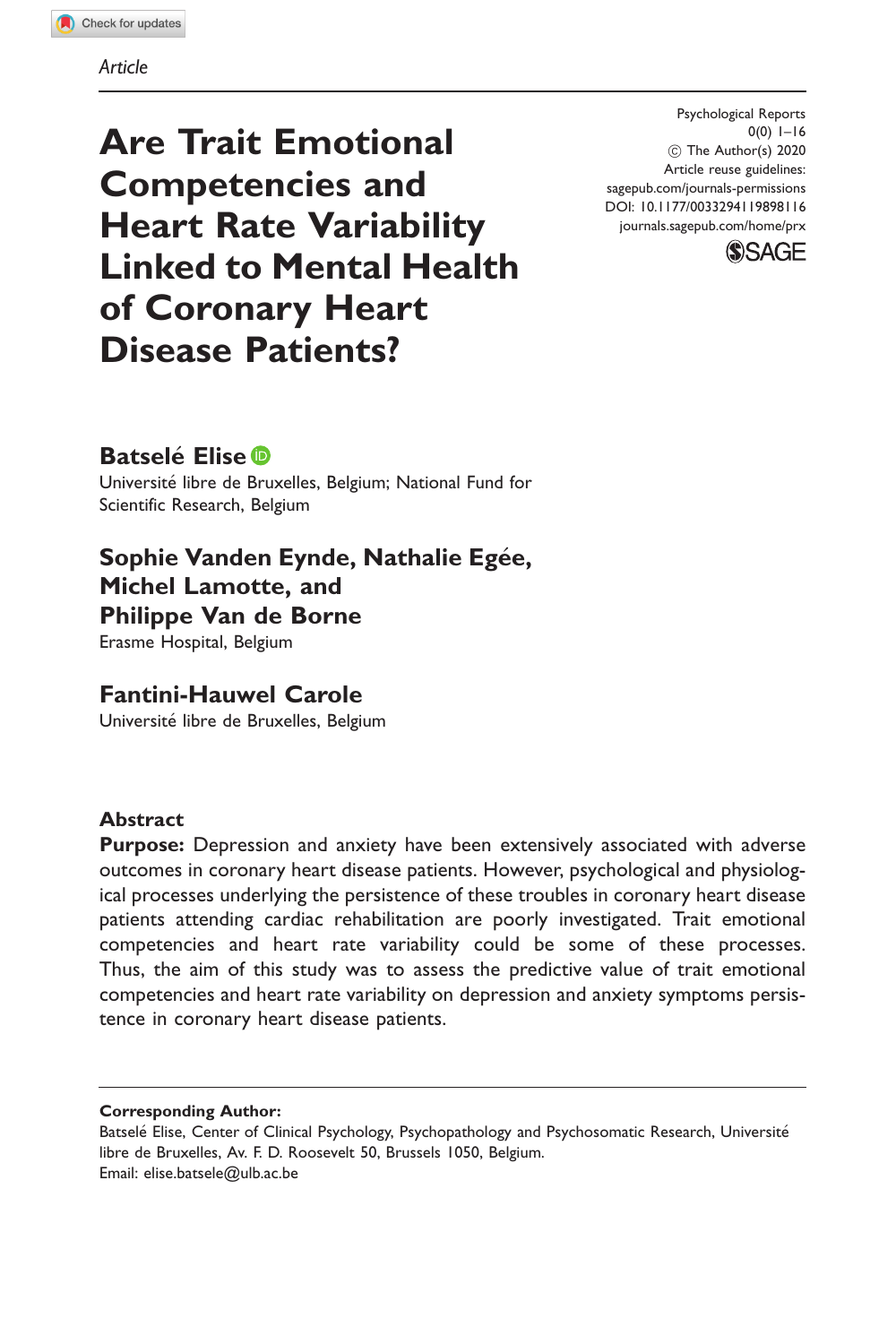Methods: Eighty-four patients who recently presented a myocardial infarction were evaluated at the beginning of cardiac rehabilitation. Forty-two patients continued their rehabilitation program and were then assessed three months later. They completed the Profile of Emotional Competence as well as the Hospital Anxiety and Depression Scale and underwent a 5-minute resting heart rate variability measure. Results: Low trait emotional competencies score predicted depression symptoms persistence, but unexpectedly, high trait emotional competencies score was also associated with withdrawal from cardiac rehabilitation. Contrary to our expectations, heart rate variability did not predict depression or anxiety symptoms persistence and was not associated with trait emotional competencies.

Conclusions: This study is the first to report an association between trait emotional competencies and depression symptoms persistence in coronary heart disease patients. However, heart rate variability was not associated with either depression or anxiety supporting the idea of mixed literature and highlighting the need of future research.

#### Keywords

Heart rate variability, emotional competencies, depression, anxiety, coronary heart disease

## Introduction

Depression and anxiety have been extensively associated with adverse outcomes in coronary heart disease (CHD) (Barth, Schumacher, & Herrmann-Lingen, 2004; Roest, Martens, Denollet, & De Jonge, 2010). Despite the importance of these associations, physiological and psychological processes implicated in the persistence of depression and anxiety are poorly investigated in this specific population. One of the psychological processes that is known for influencing depression and anxiety persistence is emotional competencies (EC) (Martins, Ramalho, & Morin, 2010). Indeed, it has been shown that depression and anxiety are closely related to EC (Mikolajczak, Luminet, & Menil, 2006; Petrides, Pérez-González, & Furnham, 2007), a global concept of emotional processes including identification, comprehension, expression, regulation, and utilization of one's and others emotions (Mayer & Salovey, 1997; Petrides & Furnham, 2003). We will focus specifically on trait EC deficit as it is more related to affective disorders than ability EC deficit (Goldenberg, Matheson, & Mantler, 2006) and also to more health issues, greater drugs consumption, and specifically those who target the cardiovascular system (Mikolajczak et al., 2015). There are not many studies focusing on the relationships between EC and CHD, but one of them has shown that deficits in emotion identification and expression, two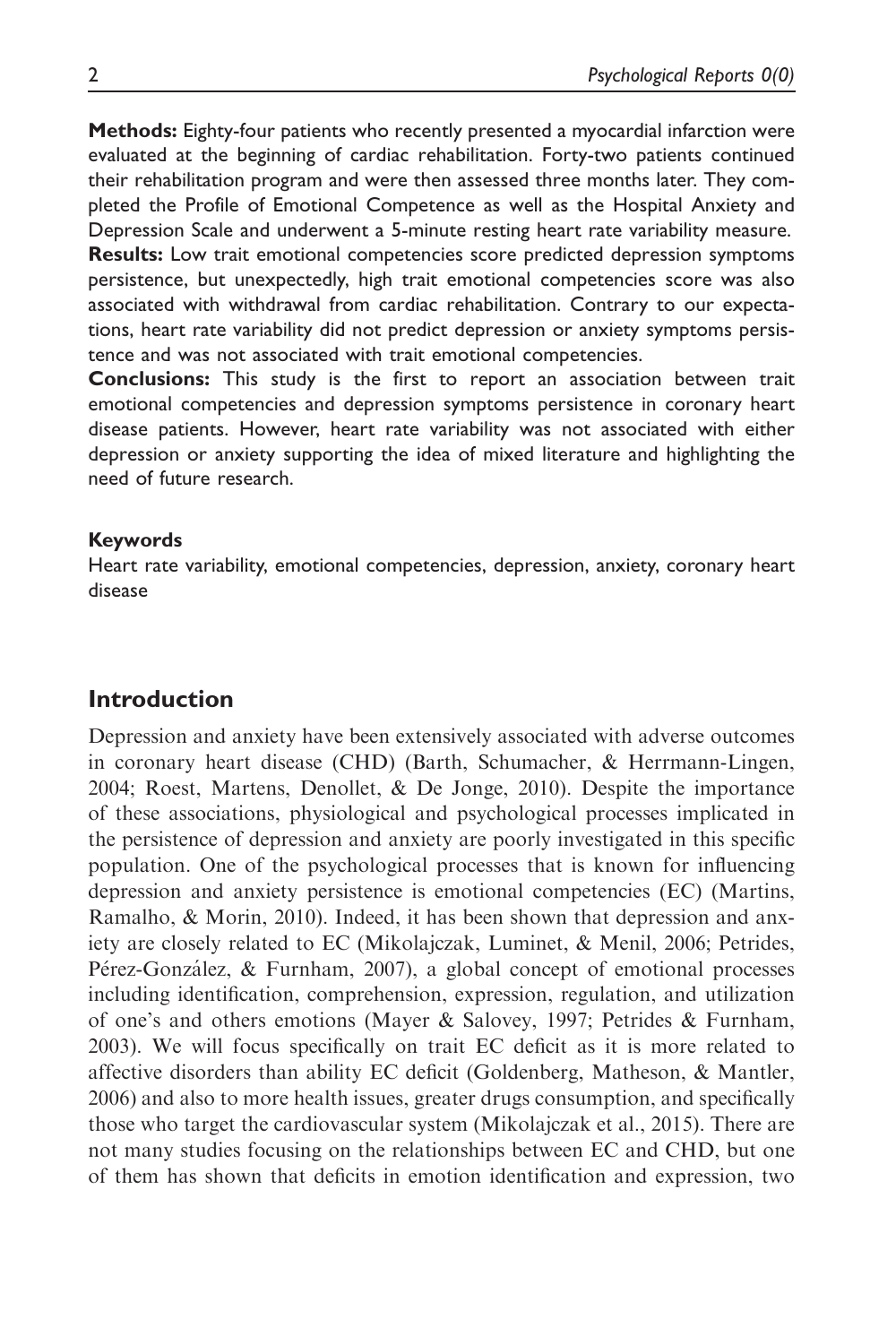components of EC, have been linked to an increased risk of all-cause mortality (Kauhanen, Kaplan, Cohen, Julkunen, & Salonen, 1996).

Another process that could explain the persistence of depression and anxiety in CHD patients is heart rate variability (HRV), defined as the time intervals between each heartbeat (Thayer & Lane, 2007). HRV has first been extensively studied in cardiac populations because it is an important and independent prognostic factor in CHD (Buccelletti et al., 2009). Furthermore, a decreased HRV has been often observed in both depression and anxiety disorders (Chalmers, Quintana, Abbott, & Kemp, 2014; Kemp et al., 2010) suggesting that HRV could be a biomarker of psychopathology (Beauchaine & Thayer, 2015). This hypothesis is mainly based on Thayer and Lane's (2000) neurovisceral integration model that explains how HRV reflects the autonomic nervous system function and the balance between its two components: the sympathetic nervous system (SNS) and the parasympathetic nervous system (PNS). Decreased HRV is thought to reflect depressed vagal modulation from the PNS associated with an increased SNS activation. HRV is indeed influenced by the central autonomic network (CAN), the stellate ganglia, and the vagus nerve. The CAN receives information from internal and sensory external environment (input) and sends output that directly influences heart rate. Thus, HRV is considered to be a reflection of the CAN output and more specifically, the index of the physiological responses when emotions arise (Thayer & Lane, 2000). A meta-analysis has recently confirmed that HRV is associated with top-down self-regulatory processes including executive functioning, emotion regulation, working memory, and attentional regulation (Holzman & Bridgett, 2017). All these processes are implicated in depression and anxiety (Ajilchi  $\&$ Nejati, 2017) suggesting that HRV could partially explain the development and persistence of these disorders.

Emotion regulation thus appears to be only one subcomponent of the processes that are involved in HRV (Holzman & Bridgett, 2017). This is the reason why it has been suggested that trait EC, a wider and global concept of emotional management that encompasses emotion regulation, could be associated with HRV (Batselé, Stefaniak, & Fantini-Hauwel, 2019; Craig et al., 2009). If the mediation hypothesis of HRV on the relationship between emotional processes and health has been known for some years (Appelhans & Luecken, 2006), HRV has been recently proposed as a moderator of this relationship (Batselé et al., 2019; Ode, Hilmert, Zielke, & Robinson, 2010). These studies suggest that having high HRV could be a protective factor against deleterious effects of some personality traits on mental health (Batselé et al., 2019; Ode et al., 2010). This is not surprising considering that high HRV reflects a good balance between PNS and SNS allowing individuals to rapidly engage and disengage themselves in behaviors to adapt adequately to their environment (Thayer & Lane, 2000). One of the studies that only considered emotional processes and HRV together to predict prognostic in CHD patients has shown that low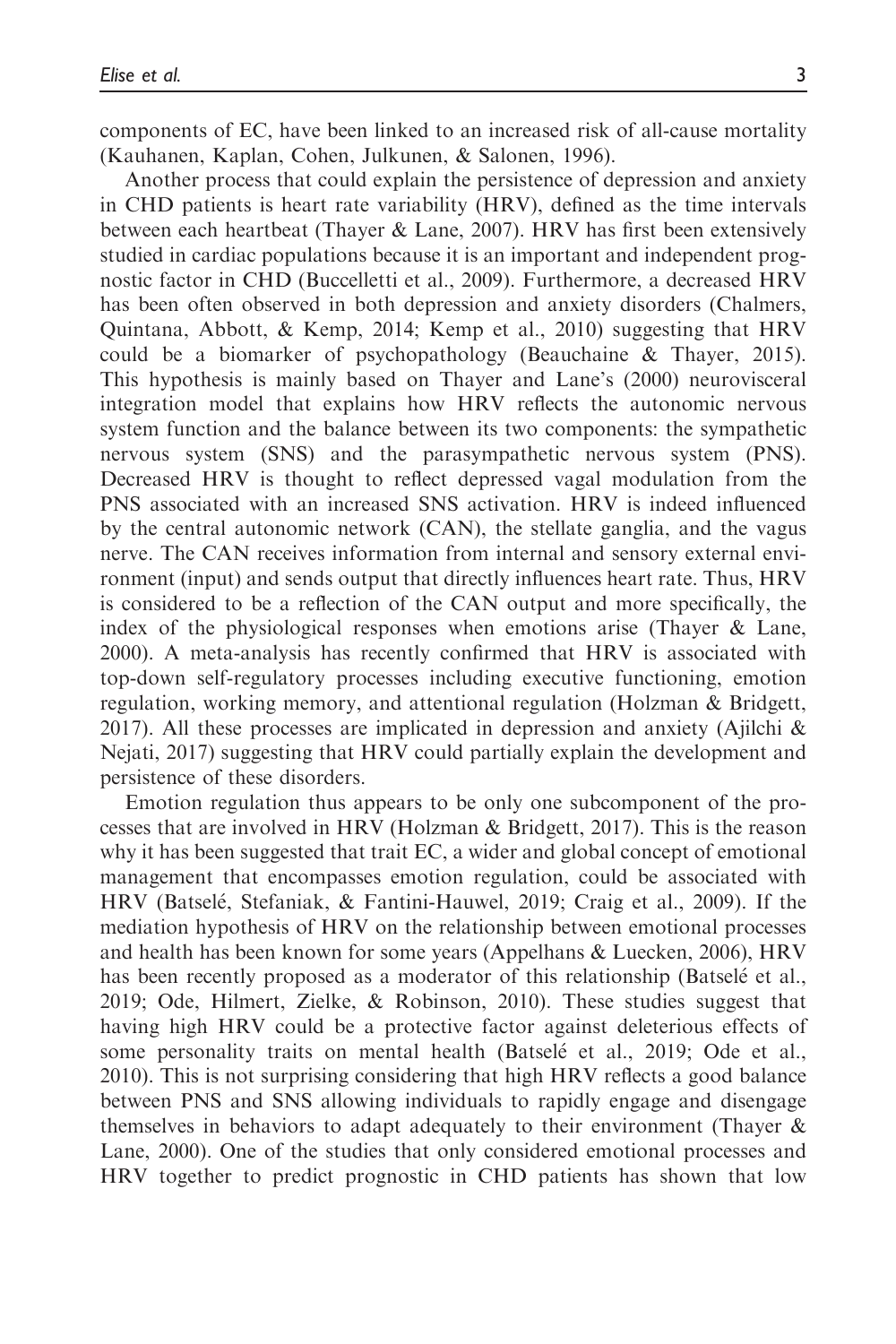emotional sensitivity and low HRV were predictive of cardiac death in a eightyear follow-up, although emotional sensitivity and HRV were not associated (Carpeggiani et al., 2005).

Thus, the purpose of this study is to investigate a possible link between trait EC and HRV in CHD patients, with respect to depression and anxiety symptoms persistence three months after the beginning of their cardiac rehabilitation. In accordance to the literature (Appelhans & Luecken, 2006; Batselé et al., 2019; Ode et al., 2010), two different models are tested. The first one suggests that low level of trait EC at baseline will predict persistence of depression and anxiety symptoms at follow-up, but that this relationship is moderated by HRV's level at baseline. The second one hypothesizes that low level of trait EC at baseline will predict depression and anxiety persistence at follow-up, but that this relationship is mediated by HRV's level at baseline.

# **Methods**

## Population

Eighty-four patients suffering from a myocardial infarction were recruited in a Belgian hospital (mean  $age = 61.94 \pm 8.90$ , 17 females). On this initial pool of patients, 50% stopped their cardiac rehabilitation which is a major problem in Europe as only 33% to 56% adhere to the cardiac rehabilitation until the end of the program (Conraads et al., 2012). Thus, we have follow-up data for 42 patients (mean  $age = 61.38 \pm 8.86$ , 8 females). Regarding education level, 37.8% of the sample reached university, while 45.1% completed high school, and 17.1% stopped their studies in primary school. Patients were included based on their medical diagnosis and drugs prescription. Only patients with medically diagnosed myocardial infarction and consuming beta-blockers were recruited. Exclusion criteria were consuming tricyclic antidepressant drugs as it impacts HRV (Kemp et al., 2010), presenting a severe psychiatric disorder (such as psychotic troubles), having difficulties in understanding and speaking French language, and demonstrating an apparent cognitive deficit that could impact questionnaires completion. Written informed consent was obtained from all patients. The hospital's ethic committee approved this study.

## Procedure

Patients were recruited at the beginning of their rehabilitation program (between the first and third session  $=$  Time 1). Patients were systematically tested between 9:00 and 12:00 a.m. in a medical consultation local of the cardiac rehabilitation unit. The total duration of the study was approximately 45 minutes. Patients first fulfilled socio-demographic and psychological questionnaires and then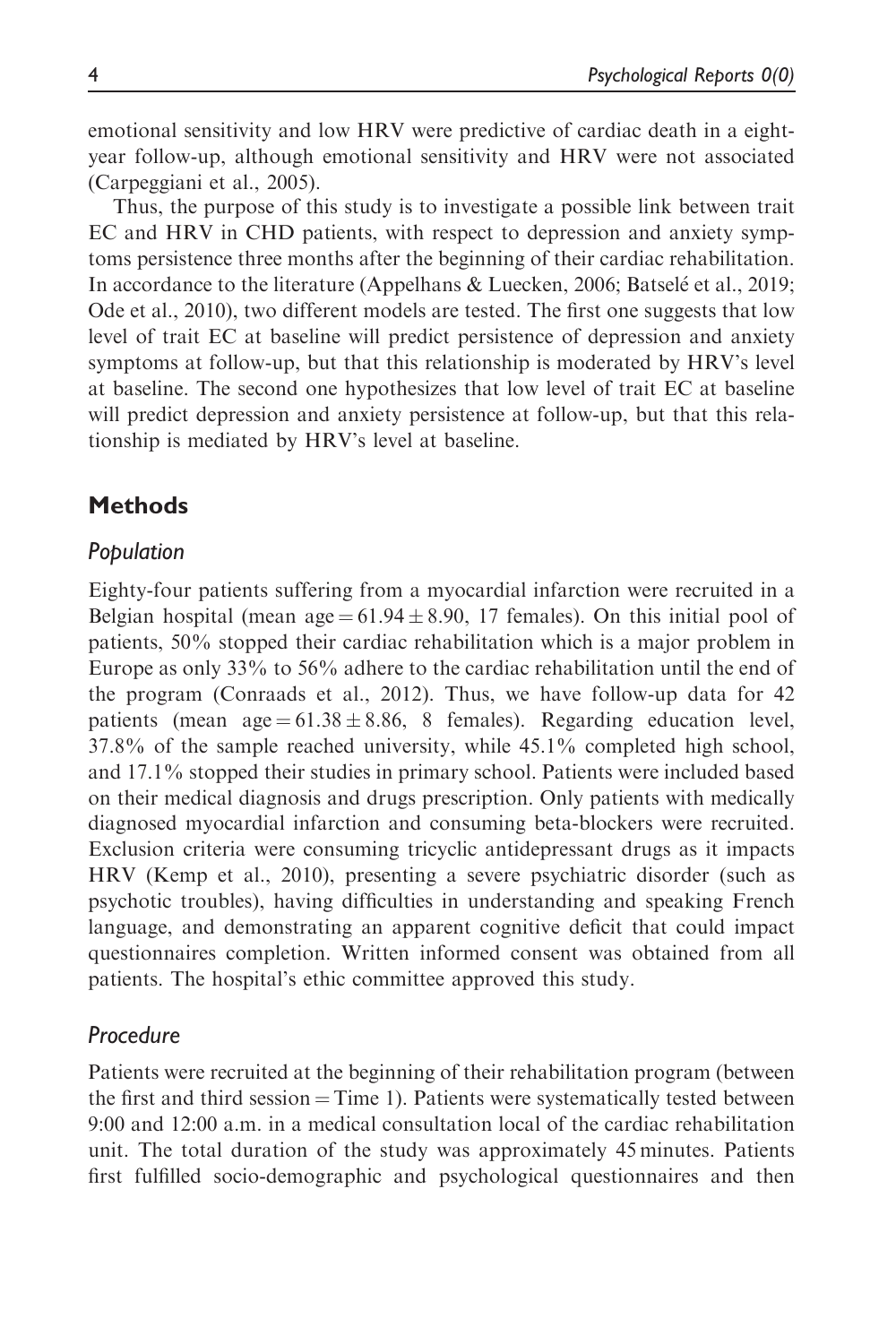underwent a resting HRV measure. Three months after the inclusion, patients were tested again using the exact same procedure  $($ = Time 2).

### **Instruments**

Trait emotional competencies. The Profile of Emotional Competence (PEC) was used to assess trait EC (Brasseur, Grégoire, Bourdu, & Mikolajczak, 2013). This questionnaire comprises 50 items scored on a five-point Likert scale (from strongly disagree to strongly agree). It measures the five facets of trait EC: identification, understanding, expression, regulation, and the use of emotions, both one's own emotions (intrapersonal) and those of others (interpersonal). This leads to 10 subscores that are then computed into 3 main factor scores: intrapersonal EC, interpersonal EC, and the total EC factor score. The higher are the scores on this scale, the better are trait EC. Cronbach's alphas are displayed in Table 1.

Depression and anxiety. We used the French validated version of the Hospital Anxiety and Depression Scale (HADS; Zigmond & Snaith, 1983), a 14-item scale (7 for anxiety and 7 for depression) scored on a four-point Likert scale ranging from 0 to 3. Cronbach's alphas are displayed in Table 1.

Heart rate variability. HRV was measured by using a Polar<sup>®</sup> V800 heart rate monitor allowing to extract HRV parameters (Giles, Draper, & Neil, 2016). Measurements were conducted during 6 minutes (spontaneous breathing and resting state) in order to extract 5 valid minutes, according to the recommendations of the Task Force (1996). The variability between successive R-spikes

|            |           | Time 1      | Time 2     | t                    |
|------------|-----------|-------------|------------|----------------------|
| Age        | Mean (SE) | 61.38(8.86) |            |                      |
| <b>HRV</b> | Mean (SE) | 2.93(0.80)  | 3.12(0.91) | $-1.58$              |
| Depression | Mean (SE) | 4.48 (3.37) | 4.19(3.23) | 0.80                 |
|            | α         | 0.71        | 0.70       |                      |
| Anxiety    | Mean (SE) | 7.50(3.18)  | 7.45(3.04) | 0.13                 |
|            | α         | 0.70        | 0.60       |                      |
| EC intra   | Mean (SE) | 3.16(0.47)  | 3.31(0.42) | $-2.47$ <sup>*</sup> |
|            | α         | 0.75        | 0.73       |                      |
| EC inter   | Mean (SE) | 3.19(0.41)  | 3.21(0.46) | $-0.32$              |
|            | α         | 0.70        | 0.71       |                      |
| EC total   | Mean (SE) | 3.17(0.39)  | 3.26(0.38) | $-1.55$              |
|            | α         | 0.83        | 0.85       |                      |

|  | Table 1. Descriptive statistics and Cronbach's alphas. |  |  |  |  |
|--|--------------------------------------------------------|--|--|--|--|
|--|--------------------------------------------------------|--|--|--|--|

EC: emotional competencies; HRV: heart rate variability; SE: standard error.

 $*_{p} \leq .05.$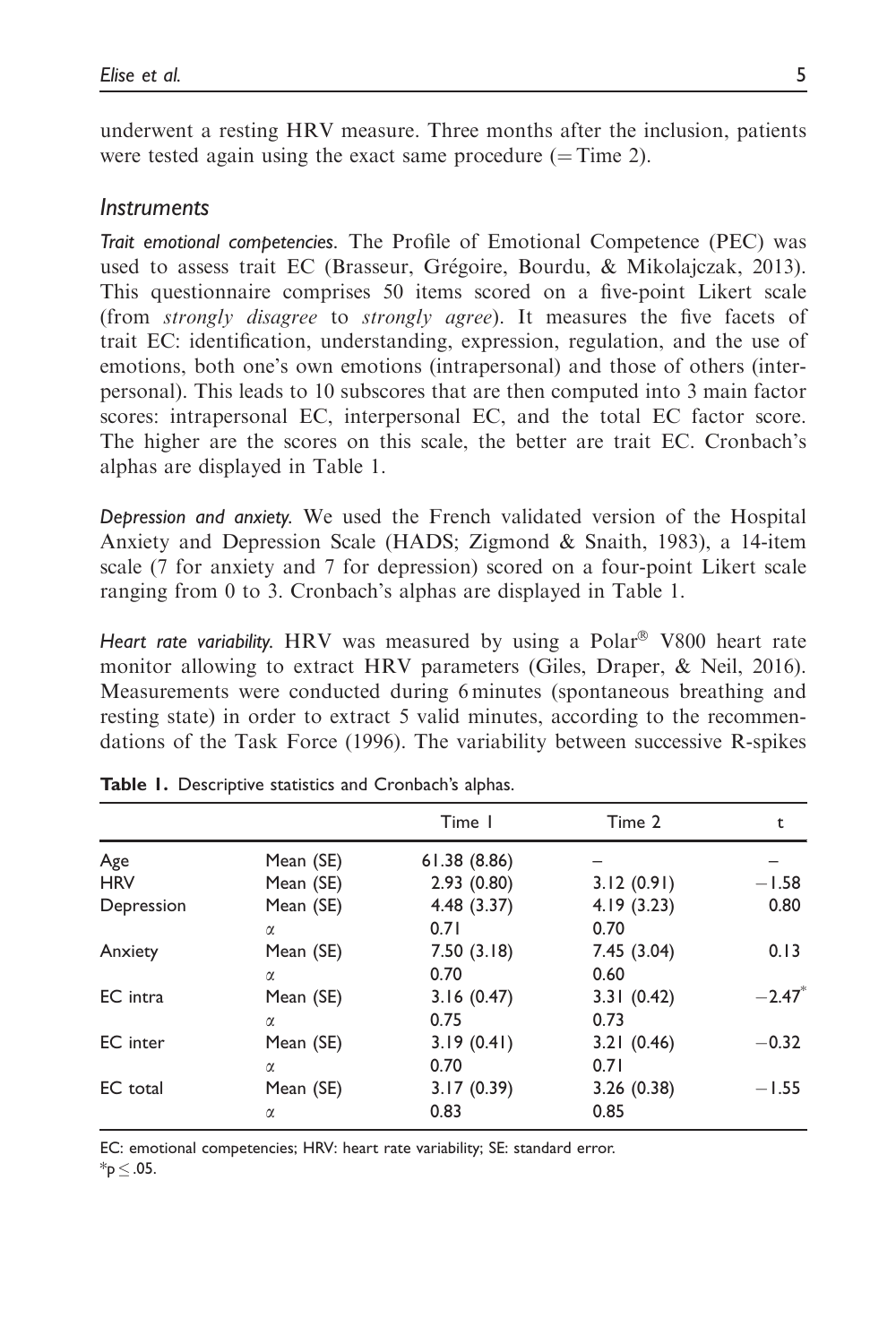was then analyzed using Kubios 3.0.2 premium version (Tarvainen, Niskanen, Lipponen, Ranta-Aho, & Karjalainen, 2014). Among the HRV indicators, we chose to use the root mean square of the successive differences (RMSSD; ms<sup>2</sup>), a time domain measure of HRV reflecting the PNS modulation of heart rate (Task Force, 1996). RMSSD is thought to be relatively free of respiratory influences and thus appear as a more reliable measure of HRV than others indices (Hill, Siebenbrock, Sollers, & Thayer, 2009; Task Force, 1996).  $RMSSD<sup>1</sup>$  has been natural log-transformed (ln) to fit assumptions of linear analyses (Ellis, Sollers, Edelstein, & Thayer, 2008).

## Statistical analyses

All statistical analyses were computed using the software package SPSS version 25 (IBM Corp., 2017). To identify potential covariates to include in subsequent analyses, Pearson correlations between age and the dependent variables (depression and anxiety scores at Time 2) were computed. One-way analyses of variance were also used to test differences between genders on the dependent variables. Relationships between trait EC, depression and anxiety symptoms, and HRV overtime were examined using Pearson correlations. Logistic regression analyze was used to examine group differences in cardiac rehabilitation dropout. Cardiac rehabilitation dropout was coded as follows:  $1 =$  patients who stopped the program and  $0 =$  patients who continued the program. Five predictors were entered into the model: age, depression, anxiety, intrapersonal EC, and HRV. Robust moderation and mediation analyses were performed using the PROCESS macro (Hayes, 2017) with 10,000 bootstrap samples as follows: depression symptoms/ anxiety symptoms at Time 2 as outcome variable, intrapersonal EC/interpersonal EC/total EC score at Time 1 as independent variable, HRV at Time 1 as mediator or moderator, and depression symptoms at Time 1 as covariable.

## Results

## Covariates analyses

Age did not correlate with either depression or anxiety at Time 2 ( $r = -.07$ , ns and  $r = -19$ , ns, respectively). One-way analyses of variance did not reveal any significant differences on depression or anxiety at Time 2 depending on gender  $(F(1,$  $(41) = .44$ , ns;  $F(1, 41) = .48$ , ns, respectively). Education level did not influence depression at Time 2 ( $F(4,35) = .98$ , ns) or with anxiety at Time 2 ( $F(4,35) = 4.59$ , ns). Therefore, these factors were not entered as covariates in subsequent analyses. The descriptive statistics and time course of changes in HRV levels, depression and anxiety symptoms, as well as EC scores are summarized in Table 1. Only intrapersonal EC significantly changed between Time 1 ( $M = 3.16 \pm .47$ ) and Time 2 (M = 3.31  $\pm$  .42) (t = -2.47, p  $\le$  .05).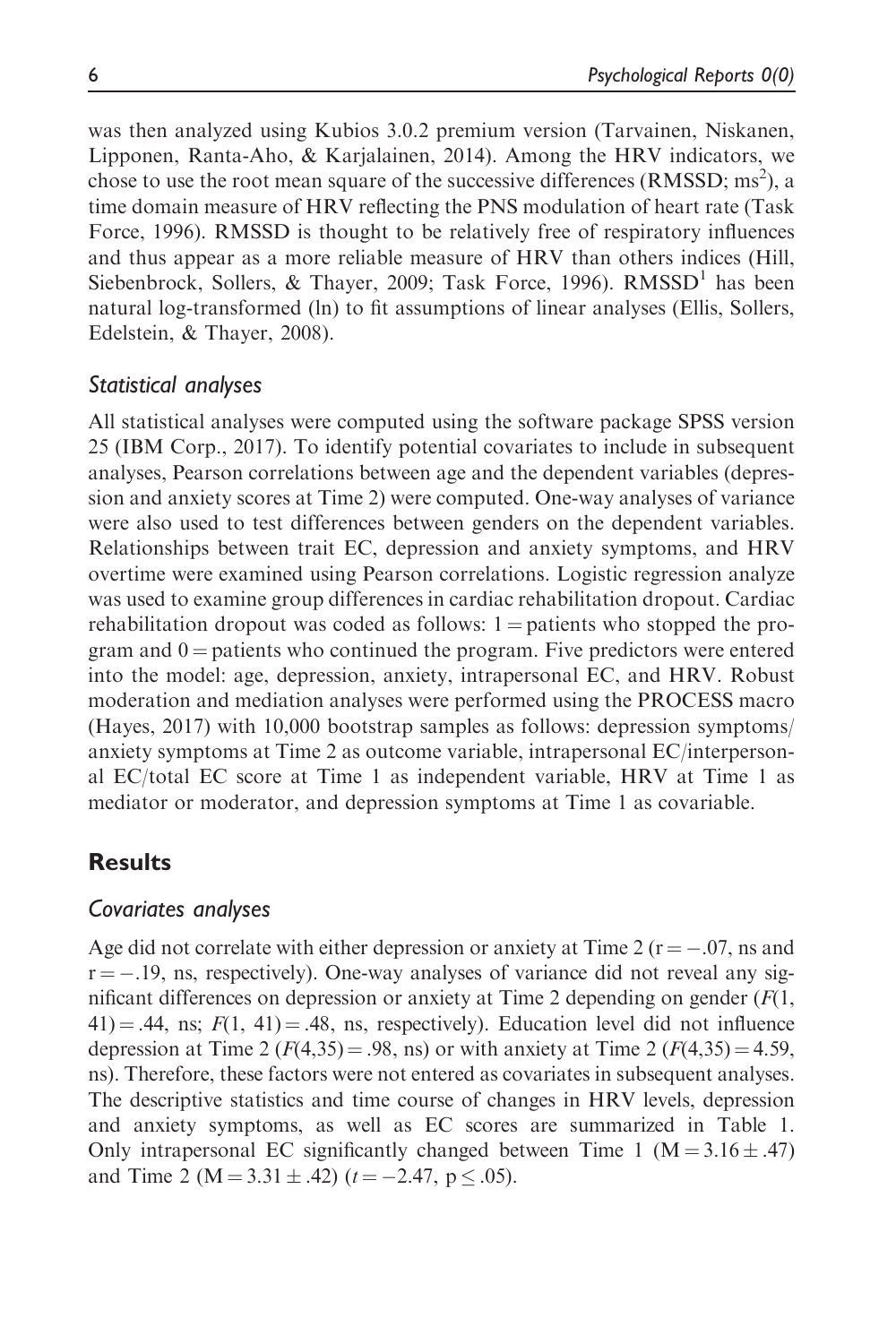Logistic regressions analyze. The model was significant  $(\chi^2(5) = 9.71, p \le .05)$  and explained 18% of the variance in cardiac rehabilitation dropout. It correctly classified 60.7% of cases. On the five predictors, only intrapersonal EC was associated with dropout (odds ratio  $(OR) = 5.86$ ,  $p \le 0.01$ ). In other words, patients with high intrapersonal EC were more at risk to stop cardiac rehabilitation. A mean difference test for independent samples revealed that patients who stopped cardiac rehabilitation had a mean intrapersonal EC score of 3.46  $\pm$ .43 while those who continued had a lower mean score  $3.16 \pm .47$  ( $t = -3.13$ ,  $p \leq 0.01$ . Age was not linked to dropout (OR = 1.02, ns), nor depression  $(OR = 1.14, ns)$ , anxiety  $(OR = .94, ns)$ , or HRV  $(OR = .88, ns)$ .

Correlation analyses. Table 2 shows the correlation matrix between HRV, depression and anxiety symptoms, and EC scores at all time points. At Time 1, depression and anxiety correlated with intrapersonal EC ( $r = -.35$ ,  $p \le .01$ ;  $r = -.39$ ,  $p \leq 0.01$ , respectively), interpersonal EC (r = -.29, p  $\leq 0.01$ ; r = -.38, p  $\leq 0.01$ , respectively) and the total EC score ( $r = -.35$ ,  $p \le .01$ ;  $r = -.43$ ,  $p \le .01$ , respectively). At Time 2, depression and anxiety also correlated with intrapersonal and the total EC score (but not with interpersonal EC). HRV was not associated significantly with either EC scores or depression and anxiety (see Table 2).

Moderation analyses. A main effect of intrapersonal EC on depression was found  $(\beta = -.26, t = -2.40, p \le .05)$  but no interaction effect HRV  $\times$  IntraEC was observed ( $\beta = -.02$ ,  $t = -.20$ , ns) controlling for depression at Time 1 ( $\beta = .64$ ,  $t=$  5.97, p  $\leq$  0.01). The overall model explained 63% of depression variance (F(4,  $37$ ) = 15.62, p < .01). Intrapersonal EC failed to predict anxiety ( $\beta$  = -1.45,  $t = -1.84$ , ns) and no moderation effect HRV  $\times$  IntraEC was observed  $(\beta = .44, t = .48, \text{ns})$  controlling for anxiety at Time 1  $(\beta = .60, t = 4.94, t)$  $p \leq .01$ ). The overall model explained 57% of anxiety variance ( $F(4, 37) =$ 12.45,  $p \le 0.01$ ). No moderation effect HRV  $\times$  InterEC or HRV  $\times$  TotalEC was found to predict depression or anxiety (for detailed results, see Table 3).

Mediation analyses. A main effect of intrapersonal EC was observed to predict depression ( $\beta = -.27$ ,  $t = -2.45$ ,  $p = \le .05$ ), but no indirect effect was found for HRV ( $\beta$  = .00; 95% CI = [-.03 to .09]) controlling for depression at Time 1  $(\beta = .64, t = 6.08 \text{ p} \le .01)$ . The overall model explained 63% of depression variance  $(F(3, 38) = 17.45, p \le 0.01)$ . Intrapersonal EC failed to predict anxiety  $(\beta = -.22, ...)$  $t = -1.81$ , ns) and no mediation effect of HRV was found ( $\beta = .01, 95\%$  CI = [-.02 to .14) controlling for anxiety at Time 1 ( $\beta = .73$ ,  $t = 5.45$ ,  $p \le .01$ ). The overall model explained 57% of anxiety variance  $(F(3, 38) = 18.25, p \le .01)$ . No mediation effect of HRV was found for the relationships between depression or anxiety and interpersonal EC or the total EC score (data not shown).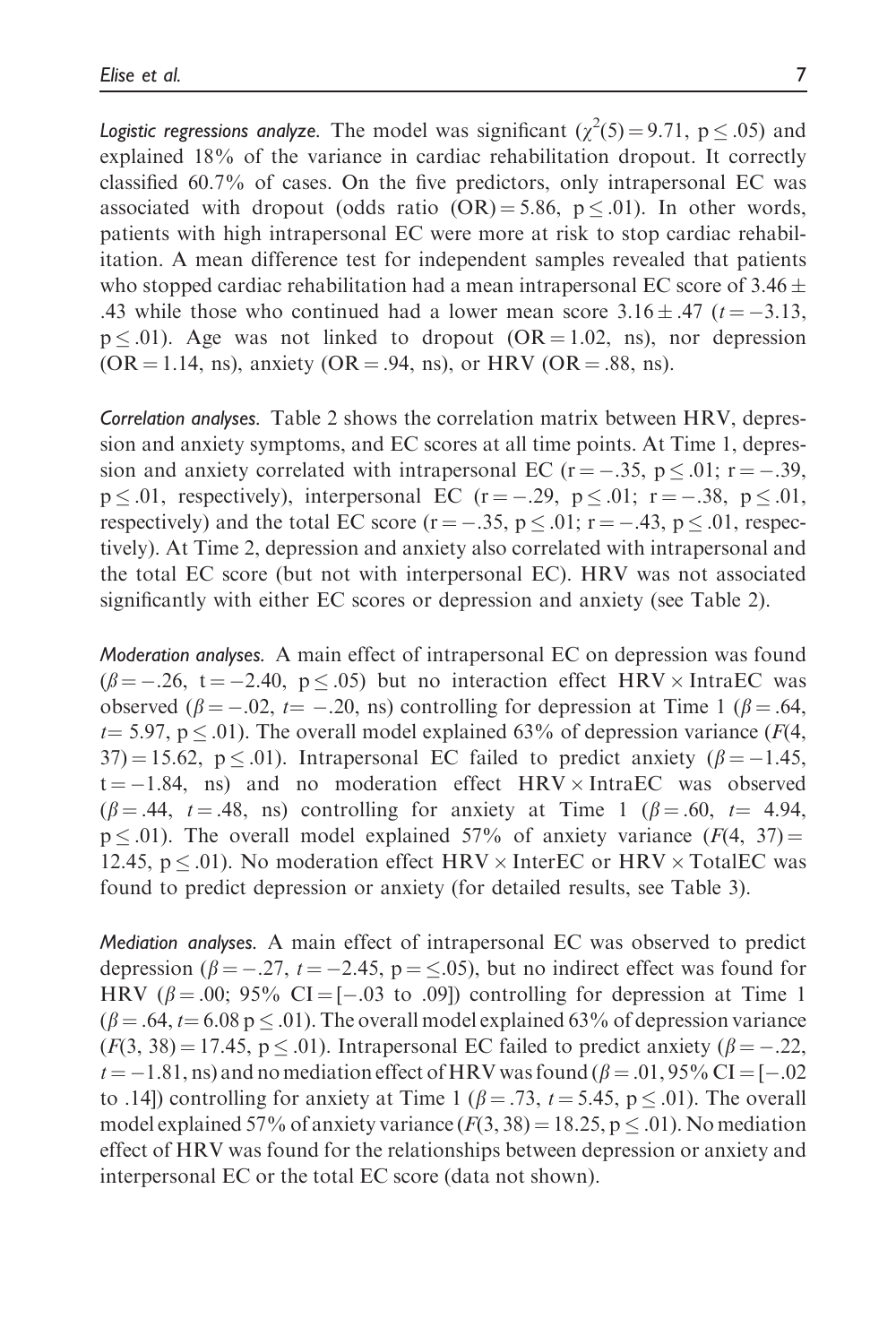| ariables       | I. HRV<br>$\bar{r}$      | $2.$ DEP<br>TI | $3.74X$<br>$\overline{1}$                                                               | 4. Intra<br>EC TI       | 5. Inter<br>EC TI          | $6.$ Total<br>EC TI                               | $\frac{7. HRV}{T2}$ | 8. DEP<br>T2                                                                                                                                                           | 9. ANX $+$              | 10. Intra<br>EC T2 | I. Inter<br>EC T <sub>2</sub> | 12. Total<br>EC T <sub>2</sub> |
|----------------|--------------------------|----------------|-----------------------------------------------------------------------------------------|-------------------------|----------------------------|---------------------------------------------------|---------------------|------------------------------------------------------------------------------------------------------------------------------------------------------------------------|-------------------------|--------------------|-------------------------------|--------------------------------|
|                |                          |                |                                                                                         |                         |                            |                                                   |                     | I                                                                                                                                                                      | I                       | I                  | I                             |                                |
|                | ।<br>उद्युवेद व के नव बे |                |                                                                                         |                         |                            |                                                   |                     |                                                                                                                                                                        |                         |                    |                               |                                |
|                |                          |                |                                                                                         |                         |                            |                                                   |                     |                                                                                                                                                                        |                         |                    |                               |                                |
|                |                          |                | €7 – 10 سنة **<br>10 سنة ** 10 سنة **<br>10 سنة ** 10 سنة ***                           |                         |                            |                                                   |                     |                                                                                                                                                                        |                         |                    |                               |                                |
|                |                          |                |                                                                                         |                         |                            |                                                   |                     |                                                                                                                                                                        |                         |                    |                               |                                |
|                |                          |                |                                                                                         |                         |                            |                                                   |                     |                                                                                                                                                                        |                         |                    |                               |                                |
| ထ              |                          |                |                                                                                         |                         |                            |                                                   |                     |                                                                                                                                                                        |                         |                    |                               |                                |
| o.             |                          |                |                                                                                         |                         |                            |                                                   |                     |                                                                                                                                                                        |                         |                    |                               |                                |
| $\overline{a}$ |                          |                |                                                                                         |                         |                            |                                                   |                     |                                                                                                                                                                        |                         |                    | I                             |                                |
| $\equiv$       |                          |                |                                                                                         | ؉<br>ؿۼٚؠۊۿۼۊۑ<br>ؿۼۼۼۼ | **<br>\$\$ בַּהְ שָׁיָה עֲ | <b>9</b><br>9 5 <del>8 4 9 7</del><br>9 9 9 9 9 9 | ဒ                   | $\frac{1}{2}$<br>$\frac{1}{2}$<br>$\frac{1}{2}$<br>$\frac{1}{2}$<br>$\frac{1}{2}$<br>$\frac{1}{2}$<br>$\frac{1}{2}$<br>$\frac{1}{2}$<br>$\frac{1}{2}$<br>$\frac{1}{2}$ | – 16<br>– 16<br>– 13,3* |                    |                               |                                |
| $\overline{C}$ | $20 - 15$                |                |                                                                                         |                         |                            |                                                   | ఇ                   |                                                                                                                                                                        |                         | $52**$             | **<br>88                      |                                |
|                |                          |                | EC: emotional competencies; HRV: heart rate variability; ANX: anxiety; DEP: depression. |                         |                            |                                                   |                     |                                                                                                                                                                        |                         |                    |                               |                                |

 $*_\text{p} \leq .05;$   $^{**}\text{p} \leq .01.$ 

 $\text{``p}\leq .05; \text{ ``p}\leq .01.$ 

Table 2. Correlation matrix. Table 2. Correlation matrix.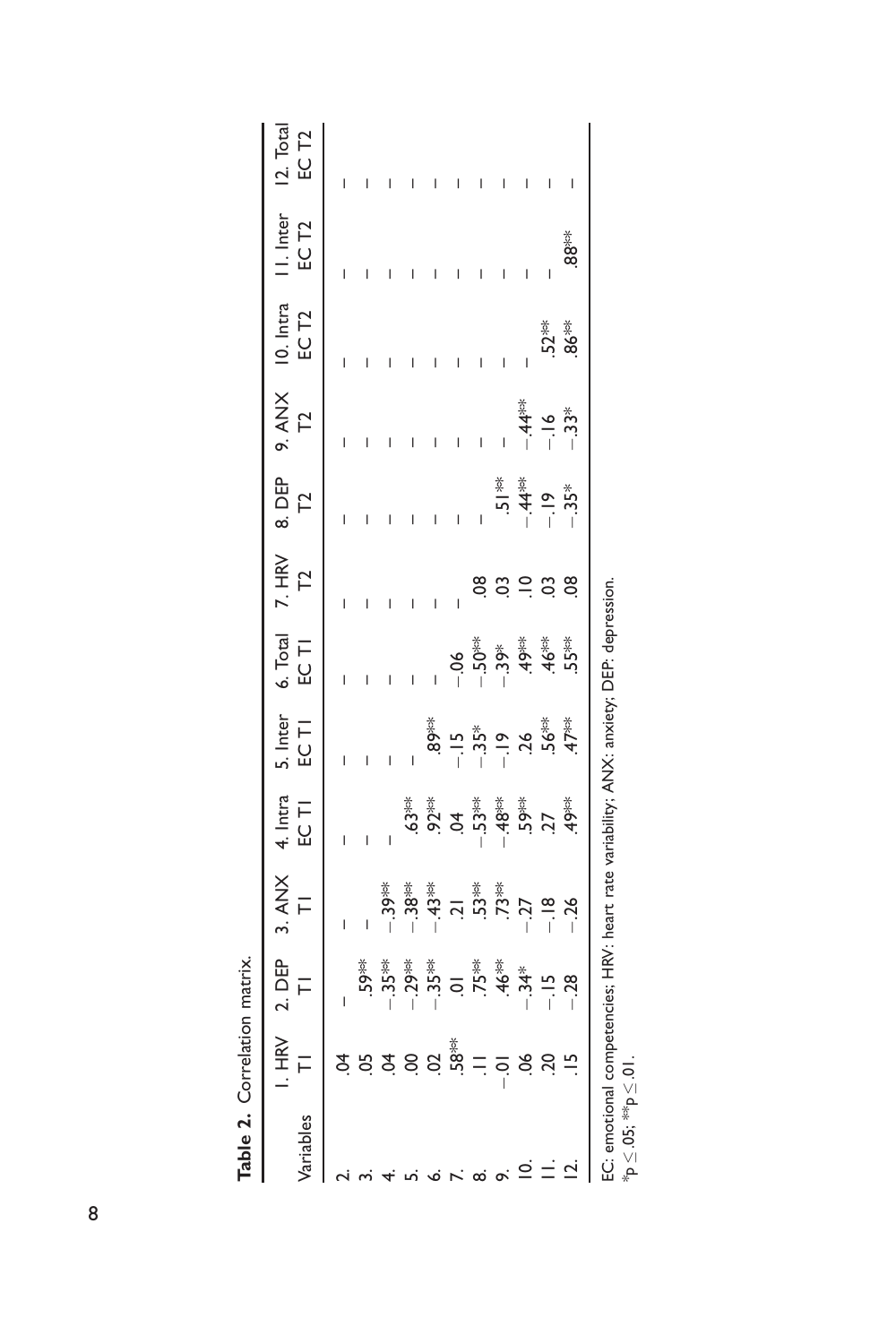|                             | Depression T2             |                             | Anxiety T <sub>2</sub>    |
|-----------------------------|---------------------------|-----------------------------|---------------------------|
|                             | $\beta$ (SE)              |                             | $\beta$ (SE)              |
| Depression T1               | .64 $(.11)*$              | Anxiety T1                  | .71 $(.14)$ <sup>**</sup> |
| Intra EC T1                 | $-.26(.11)^*$             | Intra EC T1                 | $-.22(.12)$               |
| <b>HRV TI</b>               | $-.04$                    | <b>HRV TI</b>               | $-.10(.11)$               |
| HRV TI $\times$ Intra EC TI | $-.02$                    | HRV TI $\times$ Intra EC TI | .06(.13)                  |
| $R^2$                       | $.63**$                   | $R^2$                       | $.57**$                   |
| F                           | $15.62**$                 | F                           | $12.45**$                 |
| Depression T1               | $.68$ (.11) <sup>**</sup> | Anxiety T1                  | $.84(.13)$ **             |
| Inter EC TI                 | $-.18(.12)$               | Inter EC TI                 | .10(.12)                  |
| <b>HRV TI</b>               | $-.03$ (.11)              | <b>HRV TI</b>               | $-.01$ (.11)              |
| HRV TI $\times$ Inter EC TI | $-.05$ (.17)              | HRV TI $\times$ Inter EC TI | .38(.17)                  |
| $R^2$                       | .59**                     | $R^2$                       | .59 <sup>*</sup>          |
| F                           | $13.57**$                 | F                           | $13.39**$                 |
| Depression T1               | .64 $(.11)**$             | Anxiety T1                  | $.75$ (.14) <sup>**</sup> |
| Total EC T1                 | $-.26$ (.11) <sup>*</sup> | Total EC T1                 | $-.11$ (.12)              |
| <b>HRV TI</b>               | $-.04(.11)$               | <b>HRV TI</b>               | $-.06(.12)$               |
| HRV TI $\times$ Total EC TI | $-.07(.14)$               | HRV TI Total EC TI          | .17(.16)                  |
| $R^2$                       | $.62**$                   | $R^2$                       | .56**                     |
| F                           | $15.40**$                 | F                           | $11.73**$                 |

Table 3. Moderation analyses.

 $\beta$ : standardized beta coefficient; SE: standard error; EC: emotional competencies; HRV: heart rate variability.

 $*_{p}$  < .05;  $*_{p}$   $\leq$  .01.

## **Discussion**

The aim of this study was to investigate a possible link between trait EC and HRV in CHD patients, with respect to depression and anxiety symptoms persistence three months after the beginning of their cardiac rehabilitation.

Firstly, intrapersonal trait EC predicted cardiac rehabilitation dropout, while age, depression, anxiety, and HRV did not. Indeed, higher intrapersonal trait EC was associated with more risks to stop cardiac rehabilitation. It may not seem logical as patients are informed that cardiac rehabilitation can improve their prognostic and higher trait EC is usually linked to more functional health behaviors (Fernández-Abascal & Martín-Díaz, 2015). But it is also possible that patients presenting high EC practice physical activities outside the cardiac rehabilitation, as it has been shown that people with better EC tend to do more physical activity (Saklofske, Austin, Rohr, & Andrews, 2007). However, a recent review has suggested that high EC may not always have adaptative consequences (Davis & Nichols, 2016). For example, higher EC has been found to amplify the effects of chronic stressors on depression, hopelessness, and suicidal ideation (Ciarrochi, Deane, & Anderson, 2002).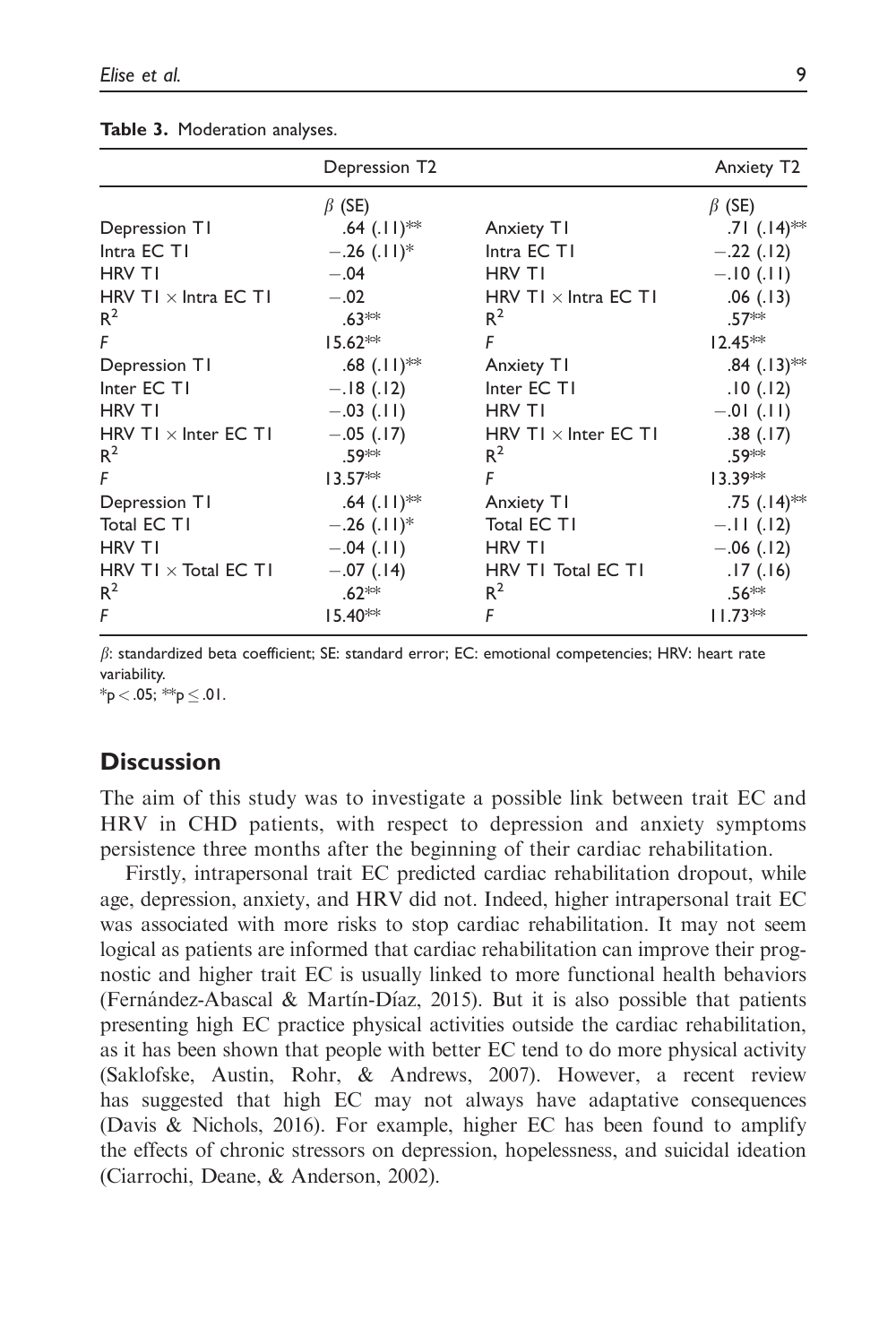Secondly, no changes overtime were observed for HRV levels. After a myocardial infarction, patients usually exhibit a reduced HRV that is linked to adverse outcomes (Stein, Domitrovich, Huikuri, Kleiger, & Cast Investigators, 2005). Exercise improves vagal activity and reduces SNS overactivity (Delaney, Kelley, Sandercock, & Brodie, 2005). However, previous findings regarding the positive impact of cardiac rehabilitation on HRV are mixed. Indeed, some studies have demonstrated an improvement in HRV after three to six months of cardiac rehabilitation (Delaney et al., 2005; Malfatto et al., 1998) but others did not (Duru et al., 2000; Leitch et al., 1997). Our results show that depression and anxiety scores also did not change between Time 1 and Time 2. An improvement in depression and anxiety symptoms after cardiac rehabilitation has not always been observed (Sharif, Shoul, Janati, Kojuri, & Zare, 2012) even if some studies report such an improvement (Milani & Lavie, 1998; Yohannes, Doherty, Bundy, & Yalfani, 2010). One possible explanation is that the patients included in our study were not specifically treated for depression or anxiety (Ramamurthy, Trejo, & Faraone, 2013). Surprisingly, intrapersonal EC significantly improved over time. This is contradictory with the theoretical conceptualization of trait EC that is supposed to be a stable personality disposition (Mayer & Salovey, 1997; Petrides & Furnham, 2003). To the extent of our knowledge, patients involved in this study were not attending any therapeutic program that could have impacted intrapersonal EC. Our hypothesis is that patients who endured a myocardial infarction are maybe learning to be more attentive and aware about their emotional life. In this idea, it has been suggested that adaptation to myocardial infarction impact and modify patients coping in the early stages following the event (Lowe, Norman, & Bennett, 2000).

Thirdly, two different models (moderation and mediation models) deriving from the literature were tested. Results show that low level of intrapersonal EC was predictive of depression symptoms persistence even after controlling for depression symptoms at baseline. We did not observe the same significant results for anxiety symptoms persistence, although intrapersonal EC exhibited a trend toward significance. It is more than plausible that trait EC also influences anxiety symptoms persistence as suggested by the literature (Martins et al., 2010), but the study is probably underpowered. Regarding the role of HRV, we failed to show any association with depression and anxiety symptoms. This lack of significant result is contradictory with some previous studies showing that reduced HRV is associated with depression and anxiety (Chalmers et al., 2014; Kemp et al., 2010). Indeed, the neurovisceral integration model (Thayer & Lane, 2000) posits that low HRV reflects prefrontal cortex dysfunction, a physiological condition that characterizes psychopathology (Beauchaine & Thayer, 2015). However, others researchers also failed to show a significant relation between HRV and depression or anxiety (Agelink et al., 2001; Frasure-Smith, Lespérance, Irwin, Talajic, & Pollock, 2009; Hammel et al., 2011). These inconsistencies could be partially due to the patients' level of physical activity and psychological stress during the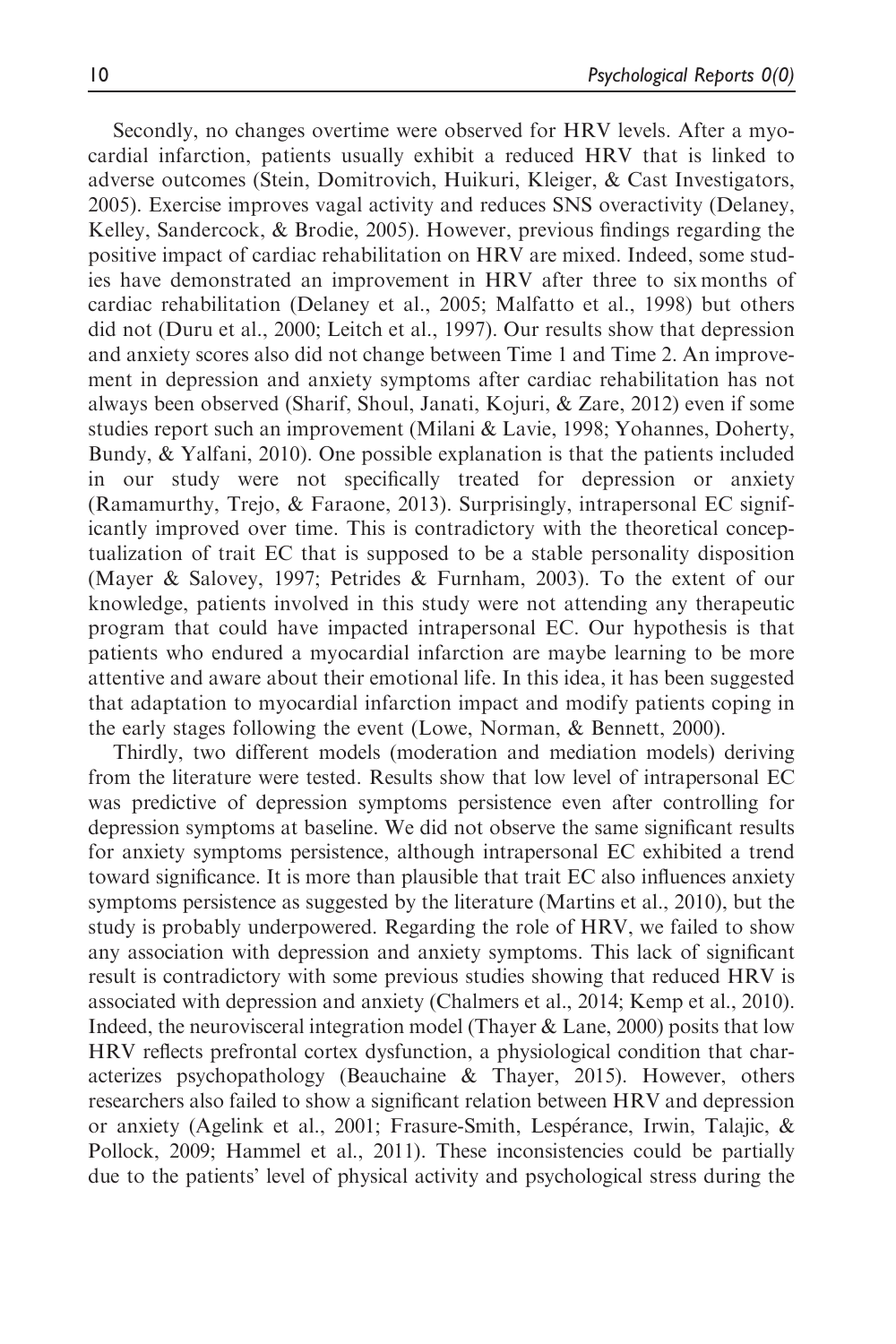period of HRV evaluation (Roach, Wilson, Ritchie, & Sheldon, 2004). This is also surprising that we did not find any interaction between HRV and trait EC, as previous studies have observed a buffer effect of HRV on the relationships between trait personalities and distress (Batselé et al., 2019; Ode et al., 2010). One possible explanation is that our population was composed of CHD patients, while the one we just cited was conducted on healthy participants (Batselé et al., 2019; Ode et al., 2010). These different results highlight the need for better understanding of HRV's role in mental health of CHD patients.

Some limitations have to be acknowledged. First, cardiac rehabilitation dropout of 50% was observed from Time 1 to Time 2 leading to a reduced sample. Statistical analyses revealed that people with higher intrapersonal trait EC were more prone to stop their cardiac rehabilitation. However, this finding has to be considered carefully as high EC is usually linked to adaptative health behaviors (Fernandez-Abascal & Martin-Diaz, 2015). It is also possible that patients who stopped their cardiac rehabilitation exhibited others characteristics that would explain this dropout (i.e., better physical condition, other physical activity outside the cardiac rehabilitation). The resulting limited sample affects the statistical power of the study and can explain the lack of results regarding the predictive value of intrapersonal trait EC on anxiety. Second, our sample was composed of both males and few females. Although we did not observe significant differences on dependent variables between genders, it could impact the generalizability of our results (Martins et al., 2010).

## Conclusion

As depression negatively impacts the prognostic of CHD patients (Barth et al., 2004), it is a major concern to examine the factors that explain the persistence of this trouble. Our study is the first that highlights the predictive value of trait EC on the persistence of depression symptoms in CHD patients at the end of cardiac rehabilitation. Future studies should further evaluate if EC training (Kotsou, Nelis, Gregoire, & Mikolajczak, 2011) could help decreasing the persistence of depression symptoms in this specific population.

## Declaration of Conflicting Interests

The author(s) declared no potential conflicts of interest with respect to the research, authorship, and/or publication of this article.

## Funding

The author(s) disclosed receipt of the following financial support for the research, authorship, and/or publication of this article: Batselé Elise is currently receiving a grant (doctoral researcher) from the National Fund for Scientific Research.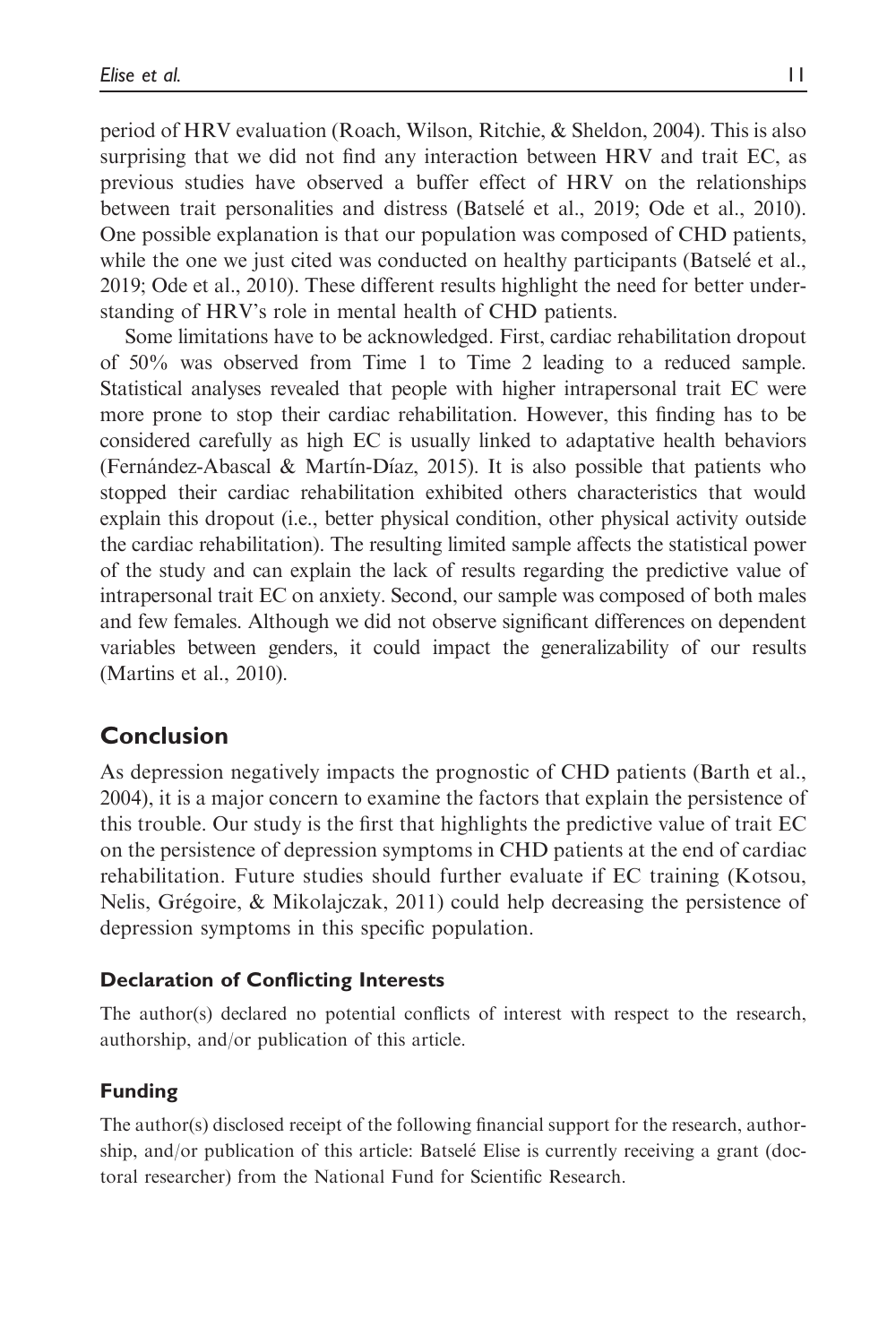### ORCID iD

Batselé Elise **D** <https://orcid.org/0000-0002-9494-0348>

#### Note

1. For clarity reasons, we will refer to HRV in the rest of the manuscript in order to designate lnRMSSD.

#### References

- Agelink, M. W., Majewski, T., Wurthmann, C., Postert, T., Linka, T., Rotterdam, S., & Klieser, E. (2001). Autonomic neurocardiac function in patients with major depression and effects of antidepressive treatment with nefazodone. Journal of Affective Disorders, 62(3), 187–198. doi:10.1016/S0165-0327(99)00202-5
- Ajilchi, B., & Nejati, V. (2017). Executive functions in students with depression, anxiety, and stress symptoms. Basic and Clinical Neuroscience, 8(3), 223. doi:10.18869/nirp. bcn.8.3.223
- Appelhans, B. M., & Luecken, L. J. (2006). Heart rate variability as an index of regulated emotional responding. Review of General Psychology, 10(3), 229-240.
- Barth, J., Schumacher, M., & Herrmann-Lingen, C. (2004). Depression as a risk factor for mortality in patients with coronary heart disease: A meta-analysis. *Psychosomatic* Medicine, 66(6), 802–813. doi:10.1097/01.psy.0000146332.53619.b2
- Batselé, E., Stefaniak, N., & Fantini-Hauwel, C. (2019). Resting heart rate variability moderates the relationship between trait emotional competencies and depression. Personality and Individual Differences, 138, 69–74. doi:10.1016/j.paid.2018.09.020
- Beauchaine, T. P., & Thayer, J. F. (2015). Heart rate variability as a transdiagnostic biomarker of psychopathology. International Journal of Psychophysiology, 98(2), 338–350. doi:10.1016/j.ijpsycho.2015.08.004
- Brasseur, S., Grégoire, J., Bourdu, R., & Mikolajczak, M. (2013). The Profile of Emotional Competence (PEC): Development and validation of a self-reported measure that fits dimensions of emotional competence theory. *PLoS One*, 8(5), e62635. doi:10.1371/journal.pone.0062635
- Buccelletti, F., Gilardi, E., Scaini, E., Galiuto, L., Persiani, R., Biondi, A., ... Gentiloni Siveri, N. (2009). Heart rate variability and myocardial infarction: Systematic literature review and metanalysis. European Review for Medical and Pharmacological Sciences, 13, 299–307.
- Carpeggiani, C., Emdin, M., Bonaguidi, F., Landi, P., Michelassi, C., Giovanna Trivella, M., ...L'Abbate, A. (2005). Personality traits and heart rate variability predict longterm cardiac mortality after myocardial infarction. European Heart Journal, 26(16), 1612–1617. doi:10.1093/eurheartj/ehi252
- Chalmers, J. A., Quintana, D. S., Abbott, M. J.-A., & Kemp, A. H. (2014). Anxiety disorders are associated with reduced heart rate variability: A meta-analysis. Frontiers in Psychiatry, 5, 80. doi:10.3389/fpsyt.2014.00080
- Ciarrochi, J., Deane, F. P., & Anderson, S. (2002). Emotional intelligence moderates the relationship between stress and mental health. Personality and Individual Differences, 32(2), 197–209. doi:10.1016/S0191-8869(01)00012-5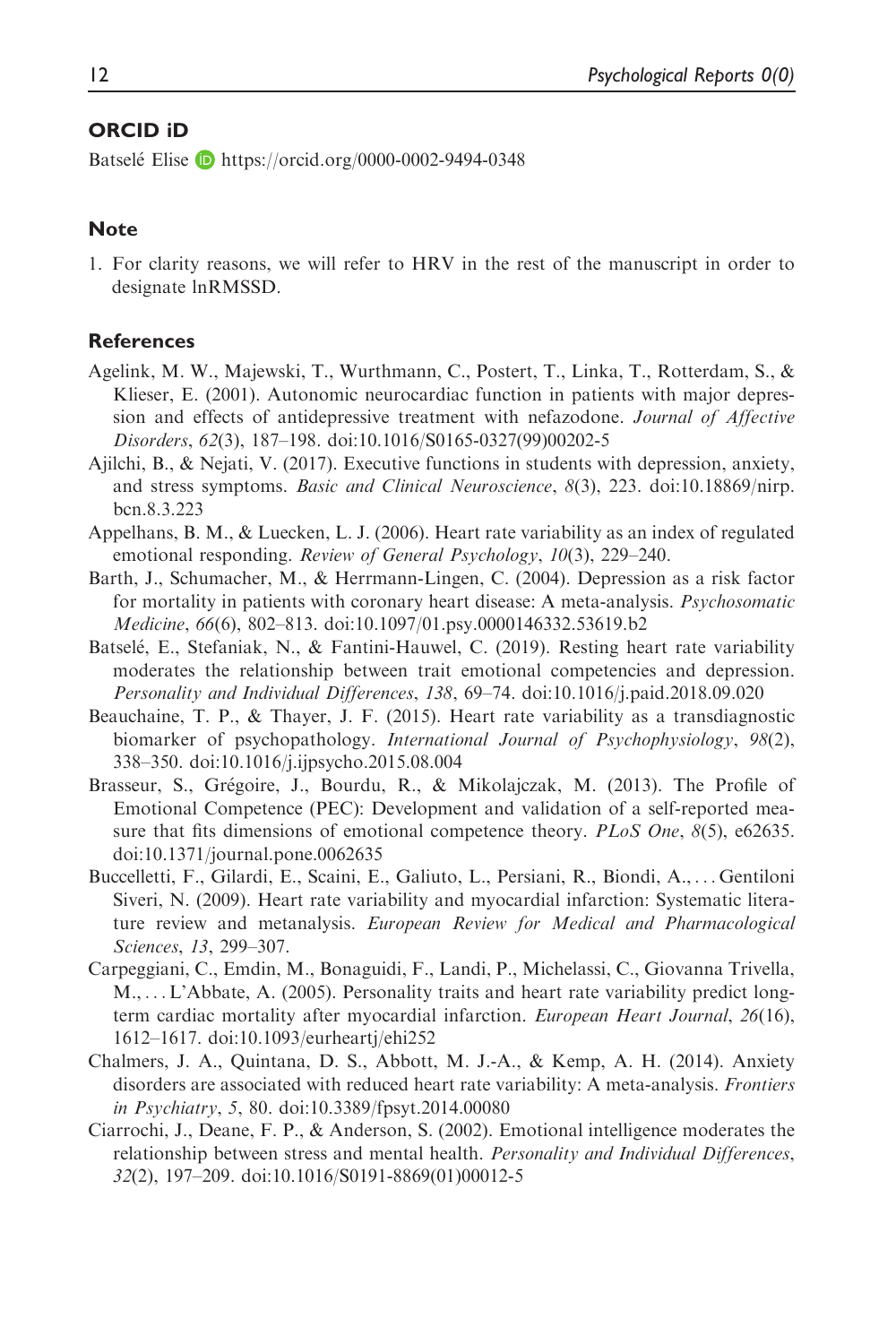- Conraads, V. M., Deaton, C., Piotrowicz, E., Santaularia, N., Tierney, S., Piepoli, M. F., ... Jaarsma, T. (2012). Adherence of heart failure patients to exercise: Barriers and possible solutions. *European Journal of Heart Failure*, 14(5), 451–458. doi:10.1093/eurjhf/hfs048
- Craig, A., Tran, Y., Hermens, G., Williams, L. M., Kemp, A., Morris, C., & Gordon, E. (2009). Psychological and neural correlates of emotional intelligence in a large sample of adult males and females. Personality and Individual Differences, 46(2), 111–115. doi:10.1016/j.paid.2008.09.011
- Davis, S. K., & Nichols, R. (2016). Does emotional intelligence have a "dark" side? A review of the literature. Frontiers in Psychology, 7, 1316. doi:10.3389/fpsyg.2016.01316
- Delaney, J. P., Kelley, J., Sandercock, G. A. V. I. N., & Brodie, D. A. (2005). The effects of cardiac rehabilitation on heart rate variability in patients with coronary heart disease. British Journal of Cardiology, 12, 368–370.
- Duru, F., Candinas, R., Dziekan, G., Goebbels, U., Myers, J., & Dubach, P. (2000). Effect of exercise training on heart rate variability in patients with new-onset left ventricular dysfunction after myocardial infarction. American Heart Journal, 140(1), 157–161. doi:10.1067/mhj.2000.106606
- Ellis, R. J., Sollers, J. J., Edelstein, E. A., & Thayer, J. F. (2008). Data transforms for spectral analyses of heart rate variability. Biomedical Sciences Instrumentation, 44, 392–397.
- Fernández-Abascal, E. G., & Martín-Díaz, M. D. (2015). Dimensions of emotional intelligence related to physical and mental health and to health behaviors. Frontiers in Psychology, 6, 317. doi:10.3389/fpsyg.2015.00317
- Frasure-Smith, N., Lesperance, F., Irwin, M. R., Talajic, M., & Pollock, B. G. (2009). The relationships among heart rate variability, inflammatory markers and depression in coronary heart disease patients. Brain, Behavior, and Immunity, 23(8), 1140–1147.
- Giles, D., Draper, N., & Neil, W. (2016). Validity of the Polar V800 heart rate monitor to measure RR intervals at rest. *European Journal of Applied Physiology*, 116, 563–571. doi:10.1007/s00421-015-3303-9
- Goldenberg, I., Matheson, K., & Mantler, J. (2006). The assessment of emotional intelligence: A comparison of performance-based and self-report methodologies. Journal of Personality Assessment, 86(1), 33–45. doi:10.1207/s15327752jpa8601\_05
- Hammel, J. C., Smitherman, T. A., McGlynn, F. D., Mulfinger, A. M., Lazarte, A. A., & Gothard, K. D. (2011). Vagal influence during worry and cognitive challenge. Anxiety, Stress, & Coping, 24(2), 121–136. doi:10.1080/10615806.2010.490912
- Hayes, A. F. (2017). Introduction to mediation, moderation, and conditional process analysis: A regression-based approach. New York, NY: Guilford Publications.
- Hill, L. K., Siebenbrock, A., Sollers, J. J., & Thayer, J. F. (2009). Are all measures created equal? Heart rate variability and respiration. Biomedical Sciences Instrumentation, 45, 71–76.
- Holzman, J. B., & Bridgett, D. J. (2017). Heart rate variability indices as bio-markers of top-down self-regulatory mechanisms: A meta-analytic review. Neuroscience  $\&$ Biobehavioral Reviews, 74, 233–255. doi:10.1016/j.neubiorev.2016.12.032
- IBM Corp. (2017). IBM SPSS Statistics for Windows, Version 25.0. Released 2017. Armonk, NY: IBM Corp.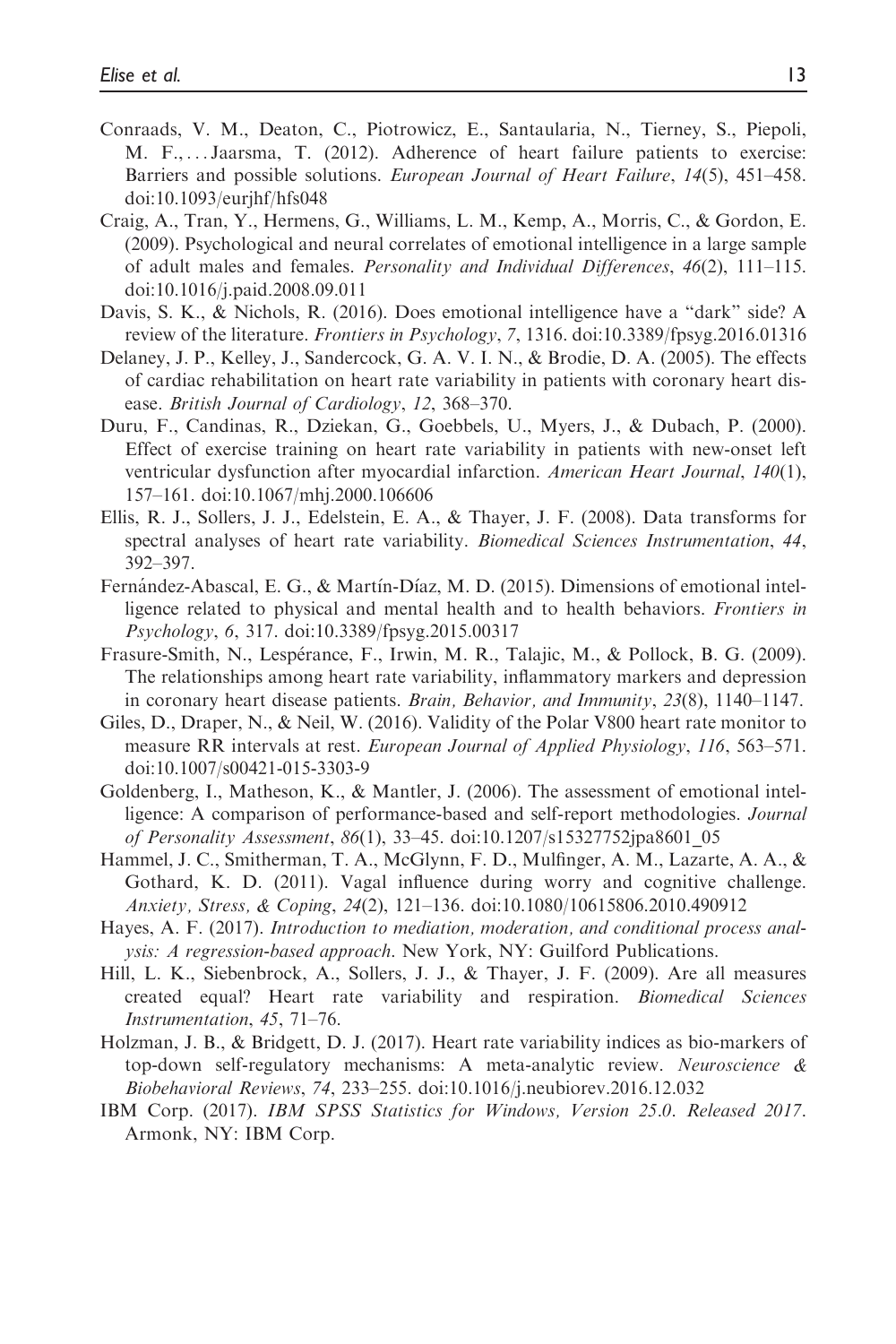- Kauhanen, J., Kaplan, J. A., Cohen, R. D., Julkunen, J., & Salonen, J. T. (1996). Alexithymia and risk of death in middle-aged men. Journal of Psychosomatic Research, 41(6), 541–549.
- Kemp, A. H., Quintana, D. S., Gray, M. A., Felmingham, K. L., Brown, K., & Gatt, J. M. (2010). Impact of depression and antidepressant treatment on heart rate variability: A review and meta-analysis. Biological Psychiatry, 67, 1067–1074. doi:10.1016/ j.biopsych.2009.12.012
- Kotsou, I., Nelis, D., Grégoire, J., & Mikolajczak, M. (2011). Emotional plasticity: Conditions and effects of improving emotional competence in adulthood. Journal of Applied Psychology, 96(4), 827.
- Leitch, J. W., Newling, R. P., Basta, M., Inder, K., Dear, K., & Fletcher, P. J. (1997). Randomized trial of a hospital-based exercise training program after acute myocardial infarction: Cardiac autonomic effects. Journal of the American College of Cardiology, 29(6), 1263–1268.
- Lowe, R., Norman, P., & Bennett, P. (2000). Coping, emotion and perceived health following myocardial infarction: Concurrent and predictive associations. *British* Journal of Health Psychology, 5(4), 337–350. doi:10.1348/135910700168964
- Malfatto, G., Facchini, M., Sala, L., Branzi, G., Bragato, R., & Leonetti, G. (1998). Effects of cardiac rehabilitation and beta-blocker therapy on heart rate variability after first acute myocardial infarction. The American Journal of Cardiology, 81(7), 834–840.
- Martins, A., Ramalho, N., & Morin, E. (2010). A comprehensive meta-analysis of the relationship between emotional intelligence and health. *Personality and Individual* Differences, 49, 554–564. doi:10.1016/j.paid.2010.05.029
- Mayer, J. D., & Salovey, P. (1997). *Emotional development and emotional intelligence:* Educational implications. New York, NY: Basic Books.
- Mikolajczak, M., Avalosse, H., Vancoreland, S., Verniest, R., Callens, M., Van Broeck, N., ... Mierop, A. (2015). A nationally representative study of emotional competence and health. Emotion, 15(5), 653–667. doi:10.1037/emo0000034
- Mikolajczak, M., Luminet, O., & Menil, C. (2006). Predicting resistance to stress: Incremental validity of trait emotional intelligence over alexithymia and optimism. Psicothema: Revista de Psicologia, 18, 79–88.
- Milani, R. V., & Lavie, C. J. (1998). Prevalence and effects of cardiac rehabilitation on depression in the elderly with coronary heart disease. The American Journal of Cardiology, 81(10), 1233–1236.
- Ode, S., Hilmert, C. J., Zielke, D. J., & Robinson, M. D. (2010). Neuroticism's importance in understanding the daily life correlates of heart rate variability. Emotion, 10(4), 536. doi:10.1037/a0018698
- Petrides, K. V., & Furnham, A. (2003). Trait emotional intelligence: Behavioral validation in two studies of emotion recognition and reactivity to mood induction. *European* Journal of Personality, 17, 39–57. doi:10.1002/per.466
- Petrides, K. V., Pérez-González, J. C., & Furnham, A. (2007). On the criterion and incremental validity of trait emotional intelligence. Cognition and Emotion, 21(1), 26–55. doi:10.1080/02699930601038912
- Ramamurthy, G., Trejo, E., & Faraone, S. V. (2013). Depression treatment in patients with coronary artery disease: A systematic review. The Primary Care Companion for CNS Disorders, 15(5). doi:10.4088/PCC.13r01509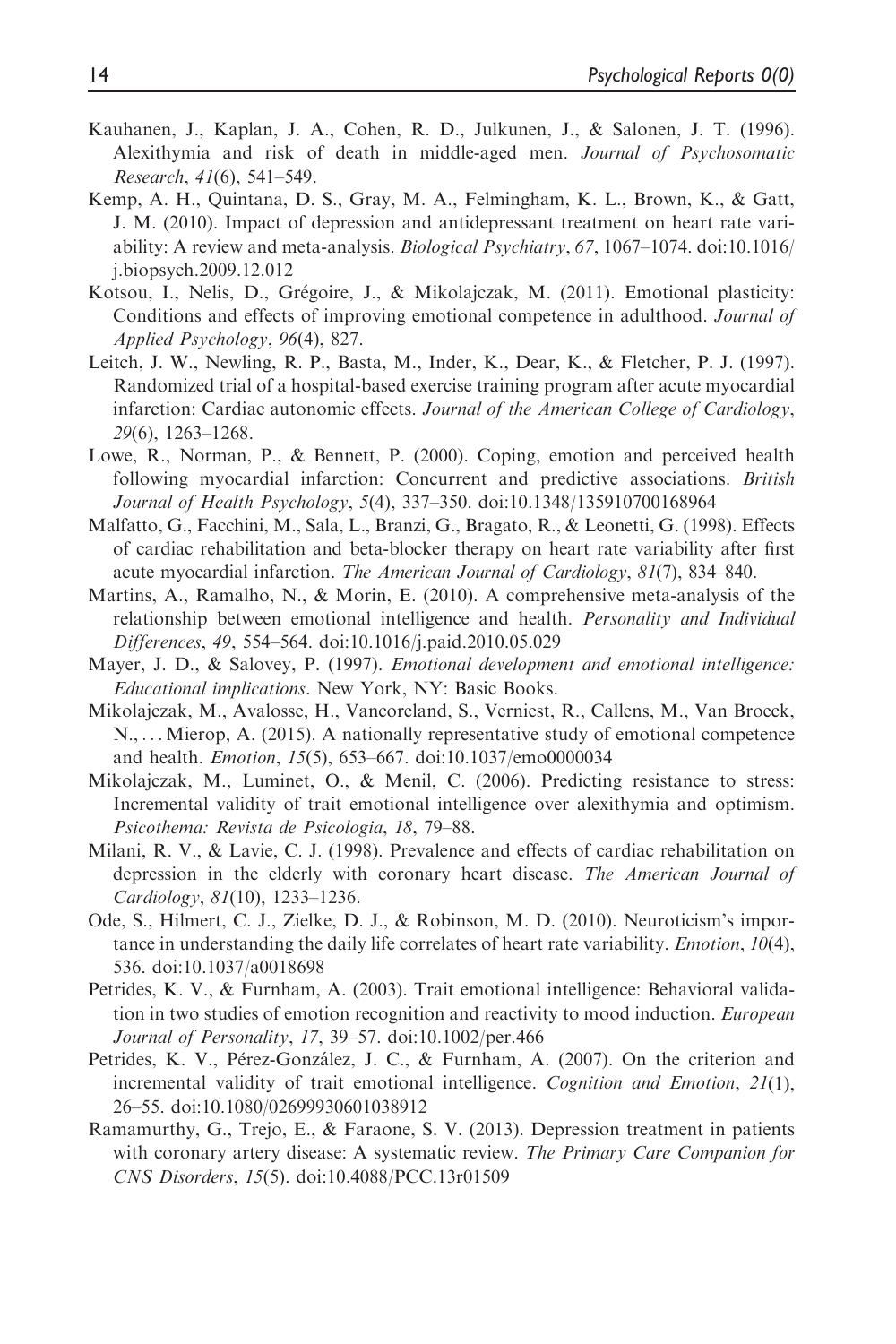- Roach, D., Wilson, W., Ritchie, D., & Sheldon, R. (2004). Dissection of long-range heart rate variability: Controlled induction of prognostic measures by activity in the laboratory. Journal of the American College of Cardiology, 43(12), 2271–2277.
- Roest, A. M., Martens, E. J., Denollet, J., & De Jonge, P. (2010). Prognostic association of anxiety post myocardial infarction with mortality and new cardiac events: A meta-analysis. Psychosomatic Medicine, 72(6), 563–569. doi:10.1097/ PSY.0b013e3181dbff97
- Saklofske, D. H., Austin, E. J., Rohr, B. A., & Andrews, J. J. (2007). Personality, emotional intelligence and exercise. Journal of Health Psychology, 12(6), 937–948. doi:10.1177/1359105307082458
- Sharif, F., Shoul, A., Janati, M., Kojuri, J., & Zare, N. (2012). The effect of cardiac rehabilitation on anxiety and depression in patients undergoing cardiac bypass graft surgery in Iran. BMC Cardiovascular Disorders, 12(1), 40. doi:10.1186/1471-2261-12- 40
- Stein, P. K., Domitrovich, P. P., Huikuri, H. V., Kleiger, R. E., & Cast Investigators. (2005). Traditional and nonlinear heart rate variability are each independently associated with mortality after myocardial infarction. Journal of Cardiovascular Electrophysiology, 16(1), 13–20. doi:10.1046/j.1540-8167.2005.04358.x
- Tarvainen, M. P., Niskanen, J. P., Lipponen, J. A., Ranta-Aho, P. O., & Karjalainen, P. A. (2014). Kubios HRV—Heart rate variability analysis software. Computer Methods and Programs in Biomedicine, 113(1), 210–220. doi:10.1016/j.cmpb.2013.07.024
- Task Force of the European Society of Cardiology and the North American Society of Pacing and Electrophysiology. (1996). Heart rate variability: Standards of measurement, physiological interpretation, and clinical use. European Heart Journal, 17, 354–381.
- Thayer, J. F., & Lane, R. D. (2000). A model of neurovisceral integration in emotion regulation and dysregulation. Journal of Affective Disorders, 61, 201–216.
- Thayer, J. F., & Lane, R. D. (2007). The role of vagal function in the risk for cardiovascular disease and mortality. Biological Psychiatry, 74, 224–242. doi:10.1016/j. biopsycho.2005.11.013
- Yohannes, A. M., Doherty, P., Bundy, C., & Yalfani, A. (2010). The long-term benefits of cardiac rehabilitation on depression, anxiety, physical activity and quality of life. Journal of clinical nursing, 19(19–20), 2806–2813.
- Zigmond, A. S., & Snaith, R. P. (1983). The hospital anxiety and depression scale.  $Acta$ Psychiatrica Scandinavica, 67, 361–370.

#### Author Biographies

**Batselé Elise**, PhD, is a psychologist working on heart rate variability as well as emotional competencies and their links with both mental and somatic health.

Sophie Vanden Eynde, MS, is a psychologist currently working at the cardiology service of Erasme hospital (Belgium).

Nathalie Egée, MS, is a psychologist currently working at the cardiology service of Erasme hospital (Belgium).